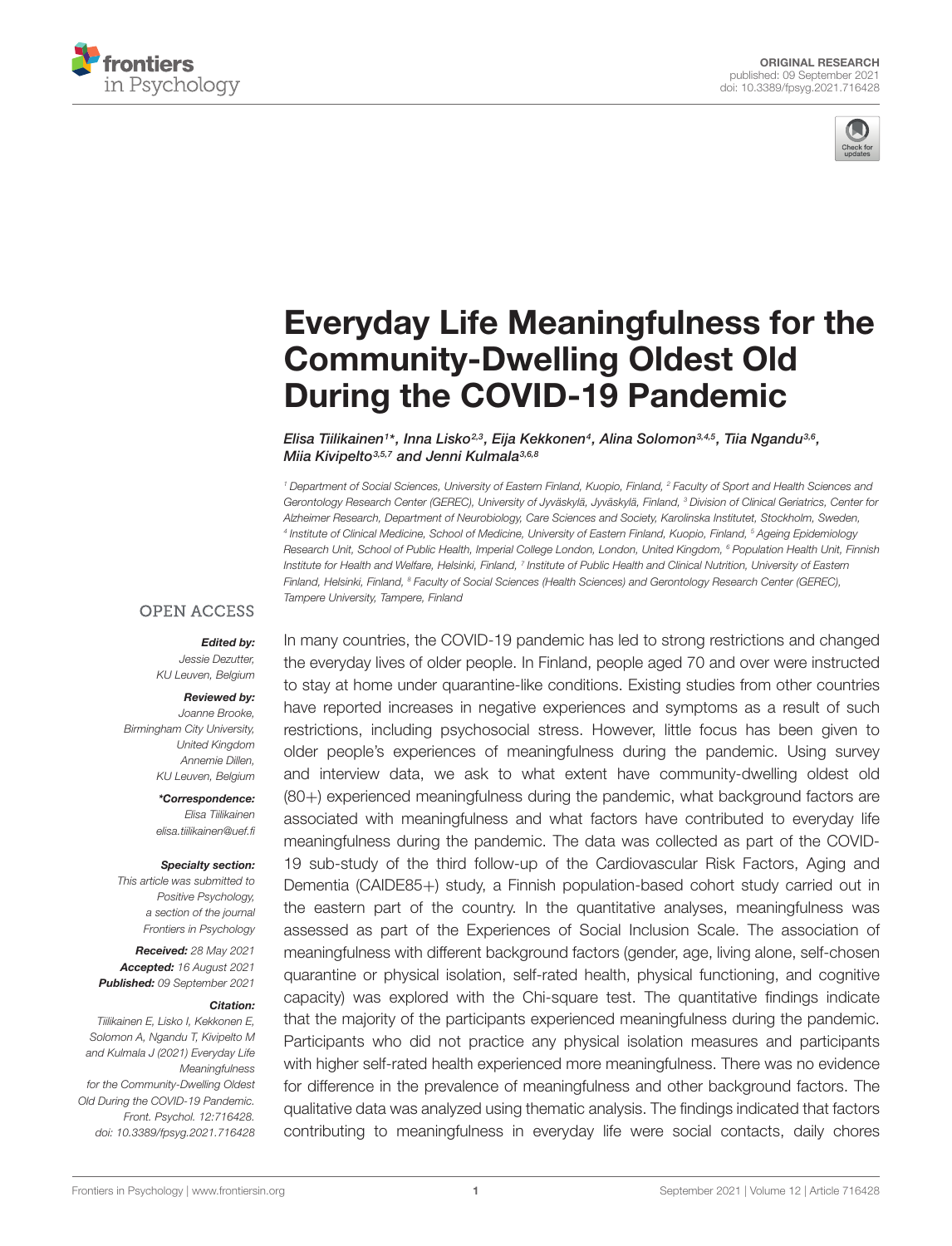and activities, familiar places and seasonal changes. The small sample size does not provide possibilities for generalizing the results into the wider population of older adults. However, the results provide new understanding of the oldest old's experiences of meaningfulness in everyday life during the global pandemic. The findings may help find ways to support older people's meaningfulness in challenging times.

Keywords: oldest old, meaningfulness, everyday life, COVID-19, mixed methods

### INTRODUCTION

The ongoing COVID-19 pandemic and its related restrictions have put older people in a situation in which their possibility to maintain normal daily activities has been compromised. In Finland, the Emergency Powers Act was implemented on March 16, 2020 and was continued until June 16, 2020. The act included decisions such as closure of public services, e.g., libraries and museums; severe limitations of public gatherings; suspension of contact teaching; reduction of non-acute social and health care services; and a ban on visiting care institutions and hospitals. A strong recommendation was given that all older adults aged 70 and over should stay at home and avoid all physical contacts. Many of these restrictions and recommendations have been in force over a year. Although the aim has been to protect older adults and their health during the exceptional times, the consequences and older people's own experiences related to these restrictions are not fully understood.

In this article we examine community-dwelling oldest old's (80+) experiences during the COVID-19 pandemic from the perspective of everyday life meaningfulness. While the definition of meaningfulness varies across scholars and disciplines, it is often understood as having a sense of purpose in life and experiencing life as significant (e.g., [Baumeister,](#page-12-0) [1991;](#page-12-0) [King](#page-12-1) [et al.,](#page-12-1) [2006;](#page-12-1) [Steger,](#page-12-2) [2012\)](#page-12-2). According to [Baumeister](#page-12-0) [\(1991\)](#page-12-0), meaningfulness in life can be understood in terms of four main needs for meaning: purpose, value, sense of efficacy and selfworth. If these needs–fulfillment of goals, justification for actions, feeling that one can reach one's goals, and positive self-worth– are not met a person is more likely to experience less meaning in life. Moreover, [Baumeister and Vohs](#page-12-3) [\(2002\)](#page-12-3) propose that having multiple sources of meaning in life protects the individual against meaninglessness highlighting the multidimensional nature of meaningfulness: one can gain purpose and self-worth from different spheres of life, such as family and work. In older ages these spheres are often narrowed due to losses of social relations and roles and decrease in functional capabilities (e.g., [Tiilikainen](#page-12-4) [and Seppänen,](#page-12-4) [2016\)](#page-12-4).

Drawing on the conceptualization by [Steger](#page-12-2) [\(2012\)](#page-12-2) we understand meaningfulness as a web of connections, understandings and interpretations that help comprehend individual experiences, direct efforts toward desired futures, and provide a sense that life is worthwhile. In further research, [Martela and Steger](#page-12-5) [\(2016\)](#page-12-5) have highlighted the importance of understanding the difference between meaning in life and the more philosophical question about meaning of life. Within the aim of looking at the subjective experiences of what makes live meaningful, [Martela and Steger](#page-12-5) [\(2016\)](#page-12-5) have proposed three facets of meaning: coherence, purpose and significance. These

include a sense of comprehensibility and making sense of one's life, sense of core goals, aims and direction in life and a sense of life's inherent value and having a life worth living. In other words, in order to live a meaningful life, people need to comprehend the world around them, they need to find direction for their actions, and they need to find worth in their lives.

Perceiving life as meaningful plays an important part in wellbeing at all ages, but particularly in later life (see [Jonsén et al.,](#page-12-6) [2014\)](#page-12-6). For the oldest old meaningfulness in life is known to contribute to not only quality in life and mental wellbeing but also physical health (e.g., [King et al.,](#page-12-1) [2006;](#page-12-1) [Krause,](#page-12-7) [2007\)](#page-12-7). In an interview study carried with the oldest old, [Jonsén et al.](#page-12-6) [\(2014\)](#page-12-6) found that the sense of meaning in life was linked to having a mission to pursue and finding beauty, joy and happiness in life. The sense of meaning also involved being connected with other people and with nature, and seeing oneself as part of a chain of generations. Moreover, a sense of meaningfulness was deeply rooted in the faith of being taken care of from birth to the afterlife. In this article, our focus is on the everyday life components providing a sense of meaningfulness rather than facets of meaningfulness itself. From the perspective of everyday life, meaningfulness provides a sense that one's daily life matters and has a purpose in this current moment and surrounding social and environmental setting, which for the oldest old is often the home environment.

Both theoretical and empirical research on meaningfulness show that social relations and having the possibility to impact one's own life play an important role in experiencing life as meaningful (e.g., [Ryan and Deci,](#page-12-8) [2004;](#page-12-8) [Hicks and King,](#page-12-9) [2009;](#page-12-9) [Heintzelman and King,](#page-12-10) [2014\)](#page-12-10). Arguably, these factors have at least been somewhat challenged due to the COVID-19 pandemic as many people have avoided physical contact and adjusted their lives governmental restrictions and recommendations. However, as some studies have already shown, older people have reported less pandemic related negative impacts than younger people [\(Jiang,](#page-12-11) [2020;](#page-12-11) [Birditt et al.,](#page-12-12) [2021;](#page-12-12) [O'Connor et al.,](#page-12-13) [2021;](#page-12-13) see also [Kivi et al.,](#page-12-14) [2021\)](#page-12-14) and therefore may have been less affected by the pandemic than younger generations. Moreover, studies have found that older people have reached various coping strategies in adapting to the pandemic-related changes and challenges in everyday life [\(Van Tilburg et al.,](#page-12-15) [2021\)](#page-12-15).

To our knowledge, previous research has not focused on older people's own views of the everyday life meaningfulness during the pandemic. Yet, some qualitative COVID-19 studies have referred to perspectives that are relevant to meaningfulness [\(Brooke and Clark,](#page-12-16) [2020;](#page-12-16) [Portacolone et al.,](#page-12-17) [2021;](#page-12-17) [Whitehead and](#page-12-18) [Torossian,](#page-12-18) [2021\)](#page-12-18). [Brooke and Clark](#page-12-16) [\(2020\)](#page-12-16) conducted a follow-up interview study in United Kingdom focusing on older people's responses to the pandemic, including protective measures, ways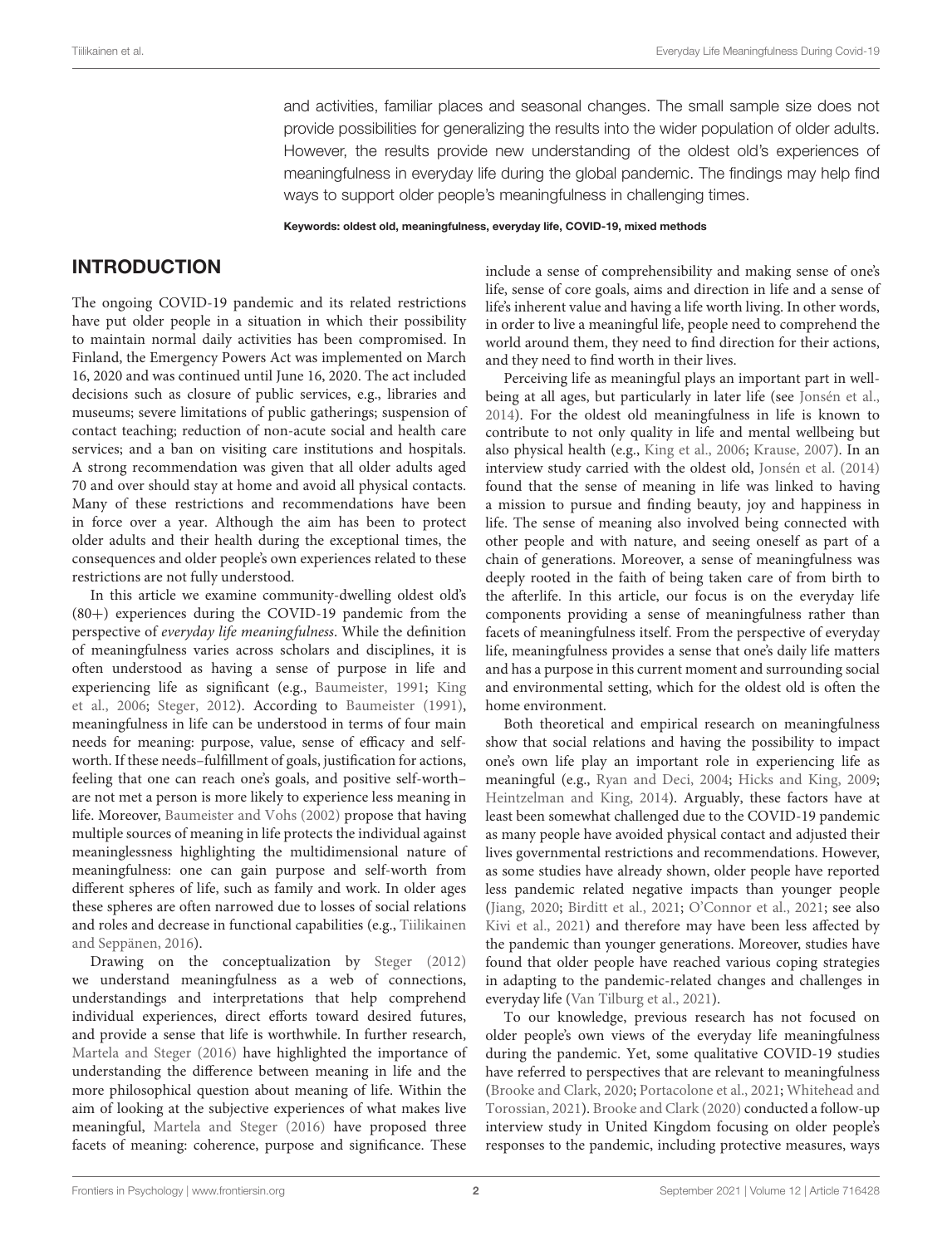of coping and future plans. Their interviewees expressed the need to embrace and live life, as well as the need to be distracted from the pandemic. The findings show that older adults found watching nature and wildlife important, as well as keeping busy with daily chores. In addition, social media was seen to be important in keeping in touch with friends and family. Despite the restrictive measures, some of the interviewed older adults expressed being blessed and fortunate, and many felt that they did not fear the future.

An interview study by [Portacolone et al.](#page-12-17) [\(2021\)](#page-12-17) found that older adults living alone with cognitive impairment experienced distress, including fear and confusion, as well as extreme isolation and loneliness during the pandemic. Despite their negative experiences, the interviewees reported using a number of coping strategies, such as exercising and outdoor routines, attending religious events and thinking positively about the future. Similarly, [Whitehead and Torossian](#page-12-18) [\(2021\)](#page-12-18) focused on stressful and joyful factors in their mixed-methods study on the lives of older adults during the pandemic. Their results indicated that stress was related to confinement and/or restrictions, concern for others, isolation and loneliness. Sources of joy were found in family and friend relationships, digital social contacts, and hobbies. Faith, exercise, other forms of self-care and nature were associated with more positive psychological well-being during the pandemic. Similar factors are known to contribute to meaningfulness in later life [\(Jonsén et al.,](#page-12-6) [2014\)](#page-12-6).

Despite large amount of research on the effects of COVID-19 pandemic, the oldest old's lived experiences, as well as the positive aspects of the pandemic have received very little attention. In this article, we aim to fill this research gap by giving voice to the oldest old's own experiences of everyday life meaningfulness during the COVID-19 pandemic. Our specific research questions are:

- To what extent have the community-dwelling oldest old experienced meaningfulness during the COVID-19 pandemic and what background factors are associated with meaningfulness?
- What factors have contributed to maintaining everyday life meaningfulness during the COVID-19 pandemic?

### MATERIALS AND METHODS

The study utilizes a mixed-methods approach combining quantitative and qualitative data and analysis. The purpose of using two different types of materials and methods is to gain better and more complete understanding of the lived experiences of older people during the COVID-19 pandemic. To this end, we use an explanatory mixed methods design [\(Ivankova and](#page-12-19) [Creswell,](#page-12-19) [2009\)](#page-12-19). The different data sets–surveys and telephone interviews–were collected and analyzed in sequence, proceeding from quantitative data to qualitative data. Quantitative data is used to give an overview of the study populations experiences of meaningfulness when answering the first research question. Qualitative findings are used to explain and extend the quantitative results by answering the second research question.

The data is derived from the COVID-19 sub-study of the third follow-up of the Cardiovascular Risk factors, Aging and

Dementia (CAIDE85+) study. All the participants lived in Eastern Finland and came originally from five population-based cohorts who were assessed in mid-life in 1972–1992 [\(Barbera](#page-12-20) [et al.,](#page-12-20) [2020\)](#page-12-20). Altogether 316 invitations were sent for the COVID-19 sub-study (survey and telephone interview). Invitations were sent in mid-July 2020 to all individuals who had participated in the main assessment of the CAIDE85+ study and given their consent for further research contact ( $n = 140$ ), and to individuals who had not vet participated in the CAIDE85+ main assessment  $(n = 176)$ . A round of reminder letters was sent in late August or early September, or in connection with the CAIDE 85+ main assessment. Altogether 211 individuals did not participate in the COVID-19 sub-study (141 individuals declined to participate (information was received by email or phone), 16 individuals were reported deceased by a relative, and 54 individuals were not reached). Reasons for declining to take part in the study included e.g., poor health, feeling tired/not having energy to participate, and a recent participation in the CAIDE85+ main assessment.

Altogether 103 persons provided answers to the survey from the participants  $(N = 105)$  who had given their consent. In all, 64% of them responded by the end of July, 79 % by the end of September and the rest between September 13th and December 10th. Qualitative telephone interviews were carried out with 15 participants between August and December. All the study participants were community-dwelling. A more detailed description of the participants is presented in **[Table 1](#page-3-0)** in the beginning of the "Results" section.

# Survey and Methods

#### Meaningfulness

Meaningfulness was assessed with three items drawn from the Experiences of Social Inclusion Scale [\(Finnish Institute for](#page-12-21) [Health and Welfare,](#page-12-21) [2019\)](#page-12-21) which is still under the validation process (Leemann et al., under review)<sup>[1](#page-2-0)</sup>. The items represent the following statements: (i) "I feel that my life has purpose," (ii) "I belong to a group or community that is important for me," and (iii) I feel that what I do everyday is significant." The given answer options were (i) strongly disagree, (ii) somewhat disagree, (iii) neither agree nor disagree, (iv) somewhat agree, and (v) completely agree. In the analyses, three classes were used: (i) disagree, (ii) neither agree nor disagree, and (iii) agree. The theoretical background for these statements has been drawn from the framework by [Martela and Steger](#page-12-5) [\(2016\)](#page-12-5) (Leemann et al., under review)<sup>[1](#page-2-0)</sup> and even though the questions have not been developed to measure meaningfulness in life per se, we find that these items reflect well our aim of examining meaningfulness in the context of everyday life.

#### Health-Related Factors

#### **Physical functioning**

Physical functioning was derived from the question "Are you capable of walking 500 meters without resting?" The answer options were (i) I can without difficulties, (ii) I can, but I have

<span id="page-2-0"></span><sup>&</sup>lt;sup>1</sup> Leemann, L., Martelin, T., Koskinen, S., Härkänen, T., and Isola, A.-M. (under review). Development and Psychometric Evaluation of the Experiences of Social Inclusion Scale.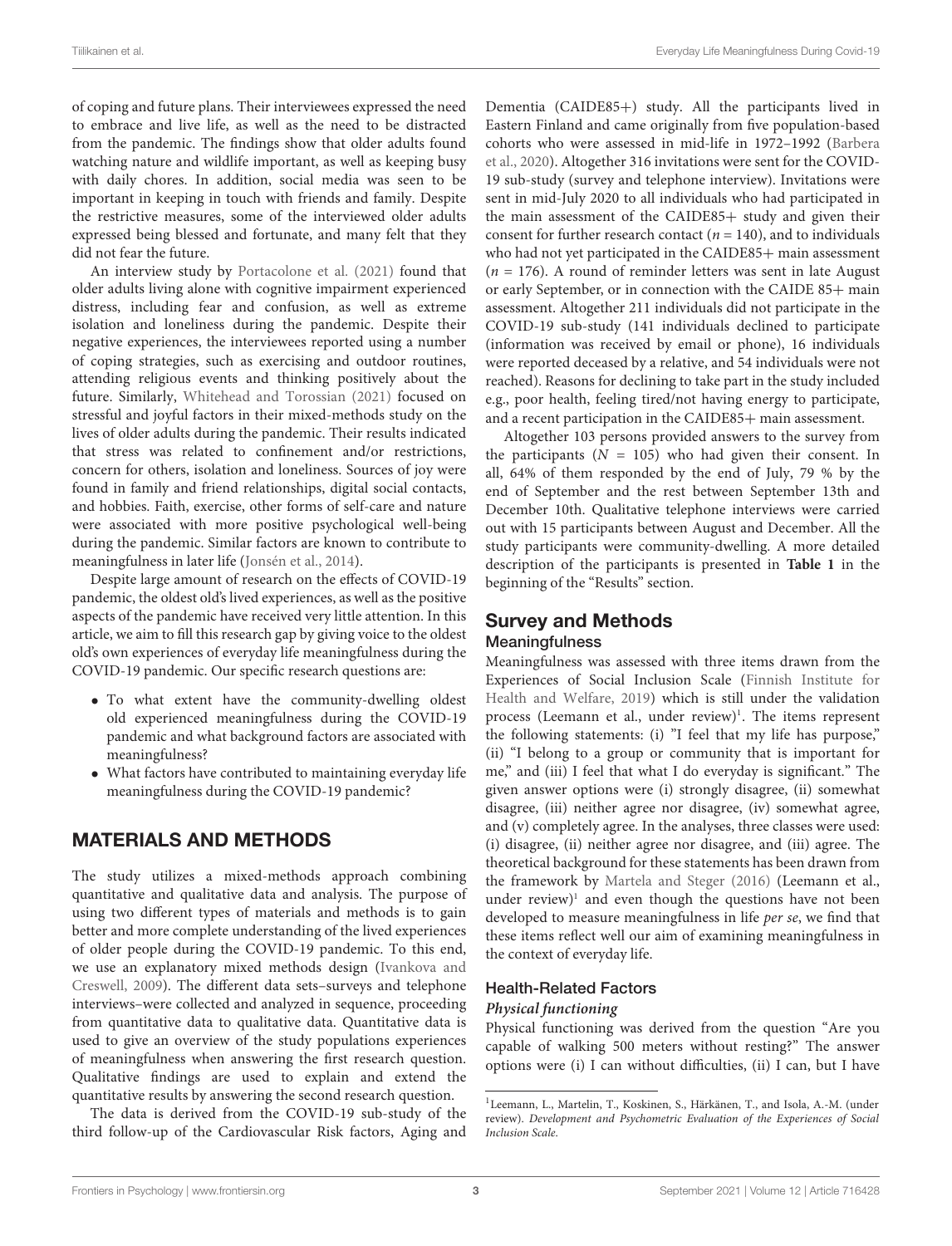<span id="page-3-0"></span>

| <b>TABLE 1</b>   Characteristics of the participants in the CAIDE 85+ |
|-----------------------------------------------------------------------|
| Covid-19 sub-study.                                                   |

|                                           | $n^*$ | All       | $n^*$    | <b>Interviewees</b> |
|-------------------------------------------|-------|-----------|----------|---------------------|
| Age, Mean (SD)                            |       | 85.8(5.3) | 15       | 84.8 (7.3)          |
| Women, %                                  | 103   | 58.7      | 15       | 66.7                |
| Living alone, %                           | 96    | 69.8      | 15       | 66.7                |
| Quarantine/physical isolation currently   | 95    |           | 15       |                     |
| No quarantine or physical isolation       |       | 22.1      | 5        | 33.3                |
| Quarantine, self-imposed                  | 5     | 5.3       | $\Omega$ | 0.0                 |
| Avoiding physical contacts                |       | 72.6      | 10       | 66.6                |
| Self-rated health                         | 103   |           |          |                     |
| Poor                                      | 14    | 13.6      | 1        | 6.7                 |
| Average or higher                         |       | 86.4      | 14       | 93.3                |
| Cognitive capacity                        |       |           | 14       |                     |
| Higher capacity (MMSE score $\geq$ 25), % |       | 85.5      | 13       | 92.9                |
| Lower capacity (MMSE score $<$ 25), %     | 12    | 14.5      | 1        | 7.1                 |
| Physical functioning, 500 m walk          | 101   |           | 15       |                     |
| No walking difficulties, %                |       | 60.4      | 9        | 60.0                |
| At least some walking difficulties, %     |       | 28.7      | 3        | 20.0                |
| Unable to walk 500 m (%)                  | 11    | 10.9      | 3        | 20.0                |

The heading "All" refers to all those answering the questionnaire ( $n = 103$ ); the interviewees were a group of 15 people selected from the overall group.

\*Presents the number of participants included in each studied variable or response category; For all individuals the n ranges between 83 and 103 and for interviewees 14–15, respectively.

SD = Standard Deviation; MMSE = Mini-Mental State Examination;  $IQR = Interquartile range; CAIDE85+ = Third follow-up of the Cardiovascular Risk$ Factors, Aging and Dementia study.

some difficulties, (iii) I can, but it is very difficult, and (iv) I can't do it. The answer options (ii) and (iii) were combined.

#### **Cognition**

Cognitive status was derived from the face-to-face main study assessment and assessed with Mini-Mental-State Examination (MMSE) [\(Folstein et al.,](#page-12-22) [1975\)](#page-12-22). A score of <25 points was set to describe lower cognitive capacity. The used cut point is recommended based on Finnish older population [\(Hänninen et al.,](#page-12-23) [2010\)](#page-12-23).

#### **Health status**

Self-rated health was used as an indicator of health status [\(Jylhä,](#page-12-24) [2009\)](#page-12-24). The used question was derived from previous data collections of the CAIDE study population: "What do you think about your current health status? Is it very bad, quite bad, average, fairly good or very good?" In the analyses, the classes were (i) poor (very bad or quite bad) and (ii) at least average.

#### **Other factors**

Age of the participants was categorized into tertiles: <85.5 years, 85.5–88.8 years, >88.8 years. Regarding living situation, the participants reported whether they lived alone or not. The current status of quarantine/physical isolation was asked and the following answer options were given (i) I am not in quarantine or avoiding social contacts, (ii) I am in self-quarantine, (iii) I am in official quarantine, (iv) I am avoiding social contacts, and (v) I am partly avoiding social contacts. The answer options (ii), (iv), and (v) were combined as self-chosen quarantine or

physical isolation. None of the participants were in quarantine enforced by law (iii).

#### Statistical Analyses

In this article, the statistical analyses were used to provide an overview of the everyday life meaningfulness of the study participants' during the pandemic. The survey data were analyzed using IBM SPSS Statistics 27 program. Chi-square test was used in the statistical analyses and differences in perceived meaningfulness were investigated based on age, gender, living status, self-chosen quarantine or physical isolation status, cognition, physical functioning and self-rated health. It was also examined if the whole study population and the interviewees felt differently on meaningfulness. Categorical variables presented earlier were used. A  $p$  value  $< 0.05$  was considered statistically significant.

#### Interview Data and Methods

The qualitative data consists of 15 telephone interviews. The interviewees were selected from survey participants who had given their consent to record the telephone conversation  $(N = 96)$ . As the aim of the study was to gain comprehensive understanding of the COVID-19-related experiences of the oldest old, the interview participants were selected so that they would represent a variety of life situations (e.g., gender and marital status) and experiences (e.g., perceived health and well-being). A research nurse contacted the preselected survey participants by telephone to ask whether they were still willing to discuss their experiences further in a qualitative interview. All 15 contacted persons expressed their interest in and consent to participation in the interviews.

The number of interviewees was chosen based on the resources of the study (one experienced interviewer) and the contents of the interviews. Rather than aiming to recruit as many interviewees as possible, we wanted to gain indepth understanding of various experiences related to the participants' everyday life during the pandemic. The interview guide was developed based on the CAIDE85+ COVID-19 survey including similar topics, such as daily life and habits, social interaction, restrictions and quarantine, psychological and health impacts, use of social and health care services and ways of coping with the pandemic. In addition to the general interview guide, some questions were added or modified based on the interviewees' responses in the survey. Additional and/or complementary questions were asked about issues expressed in the open-ended questions.

The interviews were carried out by telephone in order to ensure that the older people were able to participate in the study during a time of physical distancing. All interviewees were at their private homes during the telephone calls. On some occasions, non-participants were also present, including a spouse, neighbor or a repairman. However, in most cases the interview was carried out in a separate and quiet room, so that the interviewee was able to participate without distractions. In two cases, the interview was divided into two different sessions due to interruptions or problems with the phone line.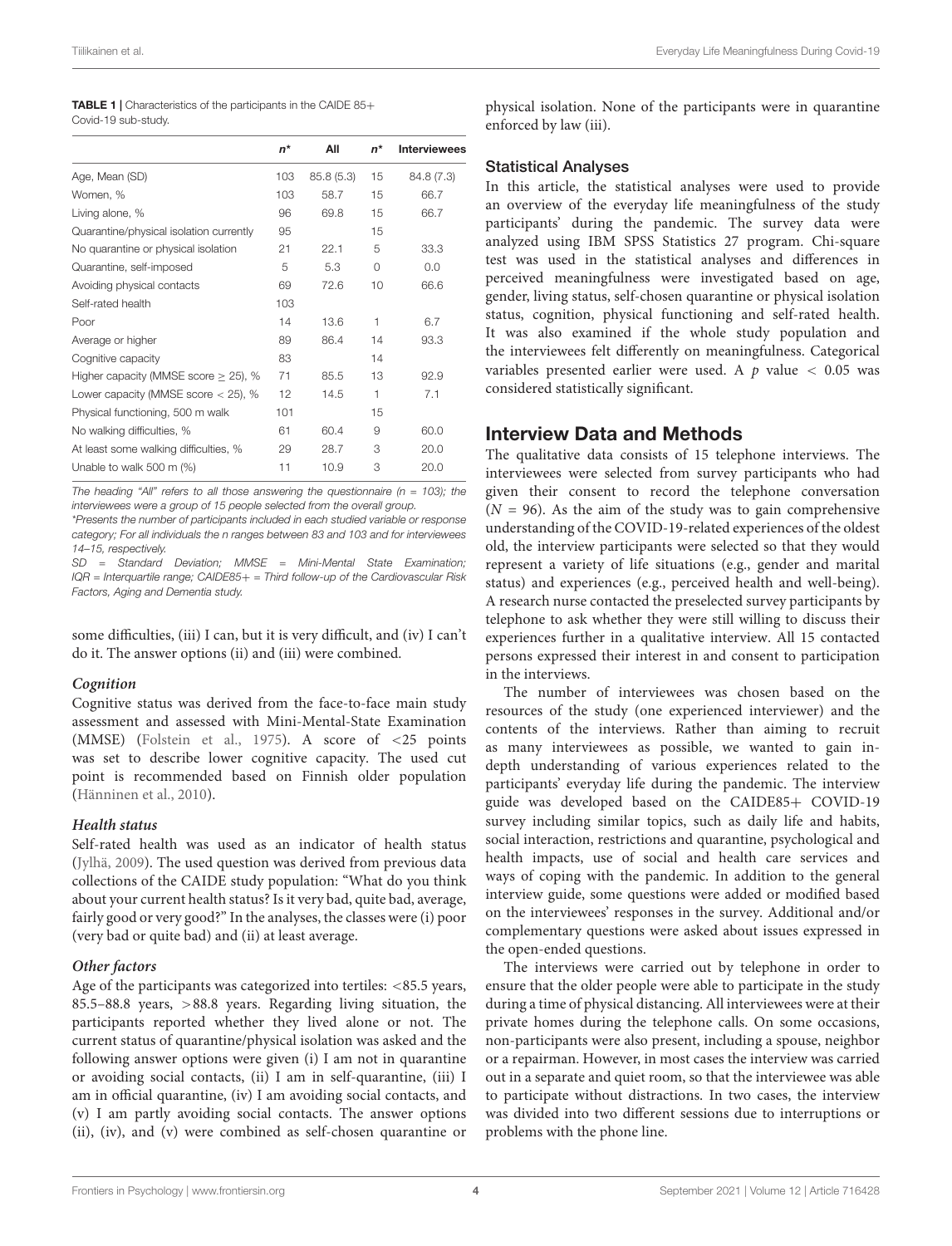As highlighted by [Brooke and Clark](#page-12-16) [\(2020\)](#page-12-16) in their COVID-19 study, telephone interviews have several benefits including a greater level of anonymity and privacy, removal of visual clues and more balanced distribution of power between the researcher and the participant, which may help the interviewees to feel more comfortable in discussing their personal feelings. At the same time, the lack of visual cues and loss of nonverbal interaction may be regarded as specific challenges when interviewing via telephone. Based on our experiences, both factors–benefits and challenges–were present in the telephone interviews. For the researcher, lack of non-verbal interaction was somewhat challenging during the first interviews, especially when discussing sensitive issues such as loss of a spouse. However, the feedback from the participants was highly positive, and all of them expressed being pleased about the opportunity to discuss their experiences in this way.

The interviews lasted between 45 and 95 min and were audiotaped using a separate dictation machine. Altogether, the audiotaped data included 17 h, transcribed into 321 pages (Verdana font size 12, spacing 1). The excerpts shown in the "Results" section have been translated from Finnish to English by the first author. The final versions were approved by the other authors and a professional translator in order to ensure that the original voices of the participants were not lost [\(van Nes et al.,](#page-12-25) [2010\)](#page-12-25).

The interview data was analyzed using thematic analysis [\(Braun and Clarke,](#page-12-26) [2006\)](#page-12-26). In the first phase of the analysis, the data was read through and a short summary of each interview was made by the first author. These summaries included basic information of the interviewee and notes of the issues discussed in each interview. After this the data was re-read by the first and last Author to obtain a sense of the whole data. During this phase meaningful units, including sentences and paragraphs, were identified and coded with labels, such as "summer cottage" and "walking the dog." After the initial coding process, codes were collated into themes that were present in all interviews and followed our second research question. The coding process and themes were discussed several times within the research team to ensure the reliability of the analysis. At the final stage, three clear themes were identified: social contacts, daily chores and activities and places and seasonal changes, which were described as meaningful factors in everyday life. Within these main themes, different sub-themes were identified (**[Table 2](#page-4-0)**).

### Ethics of the Study

Each participant or their legally acceptable representative signed the informed consent form in the COVID-19 sub-study as well as in the CAIDE85+ main study assessment. Ethics approval for conducting the study was received from The Research Ethics Committee of the Northern Savo Hospital District. In addition, thorough ethical consideration was used when planning and carrying out the interviews. The interviews were conducted with respect and discretion, and the participants were encouraged to contact the researchers if any questions, doubts or inconvenient feelings arose. The data was analyzed so that its reporting does not reveal the identity of the participants.

<span id="page-4-0"></span>**TABLE 2** | Themes and sub-themes regarding factors supporting the everyday life meaningfulness during the COVID-19 pandemic.

| Social contacts                    |
|------------------------------------|
| Telephone and video calls          |
| Face-to-face with family           |
| Friends and acquaintances outdoors |
| Daily chores and activities        |
| Housekeeping and yard work         |
| Reading and knitting               |
| Going for walks                    |
| Places and seasonal changes        |
| Summer cottage                     |
| Nature and outdoors                |
| Spring and summer                  |

### RESULTS

### Characteristics of the Participants

Altogether 103 persons with a mean age of 86 years participated in the CAIDE85+ COVID-19 sub-study and answered the questionnaire. The majority of respondents were female (59%) and two thirds were living alone. More than 70% were following the recommendations of the health authorities to avoid physical contacts. Of the participants, 86% had an MMSE score  $\geq$  25 and 60% had no walking difficulties (**[Table 1](#page-3-0)**).

Five of the interviewees were men and 10 were women. At the time of the interviews the oldest participant was 93 years old and the youngest was 80. The average age was 86. The background and life situations of the participants varied: nine of the female interviewees and two of the male interviewees lived alone. One female and three of the male interviewees lived with a partner. One female participant had lost her husband during the COVID-19 pandemic. Most of the participants had kin: children, grandchildren, and great-grandchildren. Two of the female interviewees did not have children of their own but had frequent contact with their siblings' children and grandchildren. All the interviewees were able to live at home without daily help and assistance and were able to go out of the home independently (see also **[Table 1](#page-3-0)**). All participants lived in urban or suburban environments located in Eastern Finland. However, two of the male interviewees spent several months at their summer cottage located in a remote area.

### Factors Associated With Higher Levels of Meaningfulness

A total of 82% of participants felt that their life has purpose and 79% felt that what they do very day is significant. However, only two thirds of participants felt that they belonged to a group or community that is important for them (**[Figure 1](#page-5-0)**).

When it was examined which factors were associated with the three meaningfulness items, we found that those with better (at least average) self-rated health felt more often that they have purpose in life as compared to those who reported their health to be poor  $(p = 0.003;$  **[Figure 2](#page-5-1)**; **[Supplementary Table 1](#page-11-0)**). Also those who were not following any physical isolation/quarantine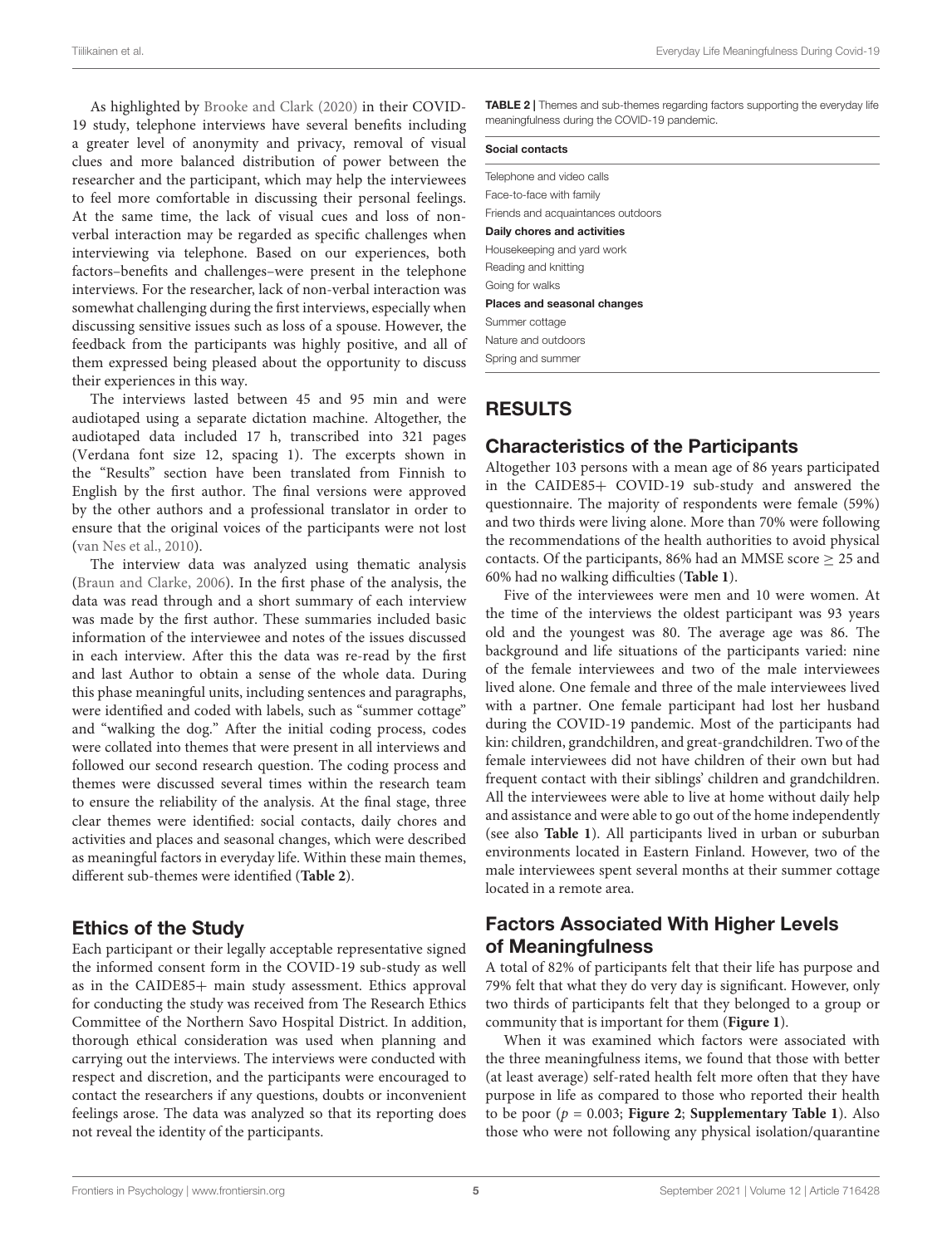

<span id="page-5-1"></span><span id="page-5-0"></span>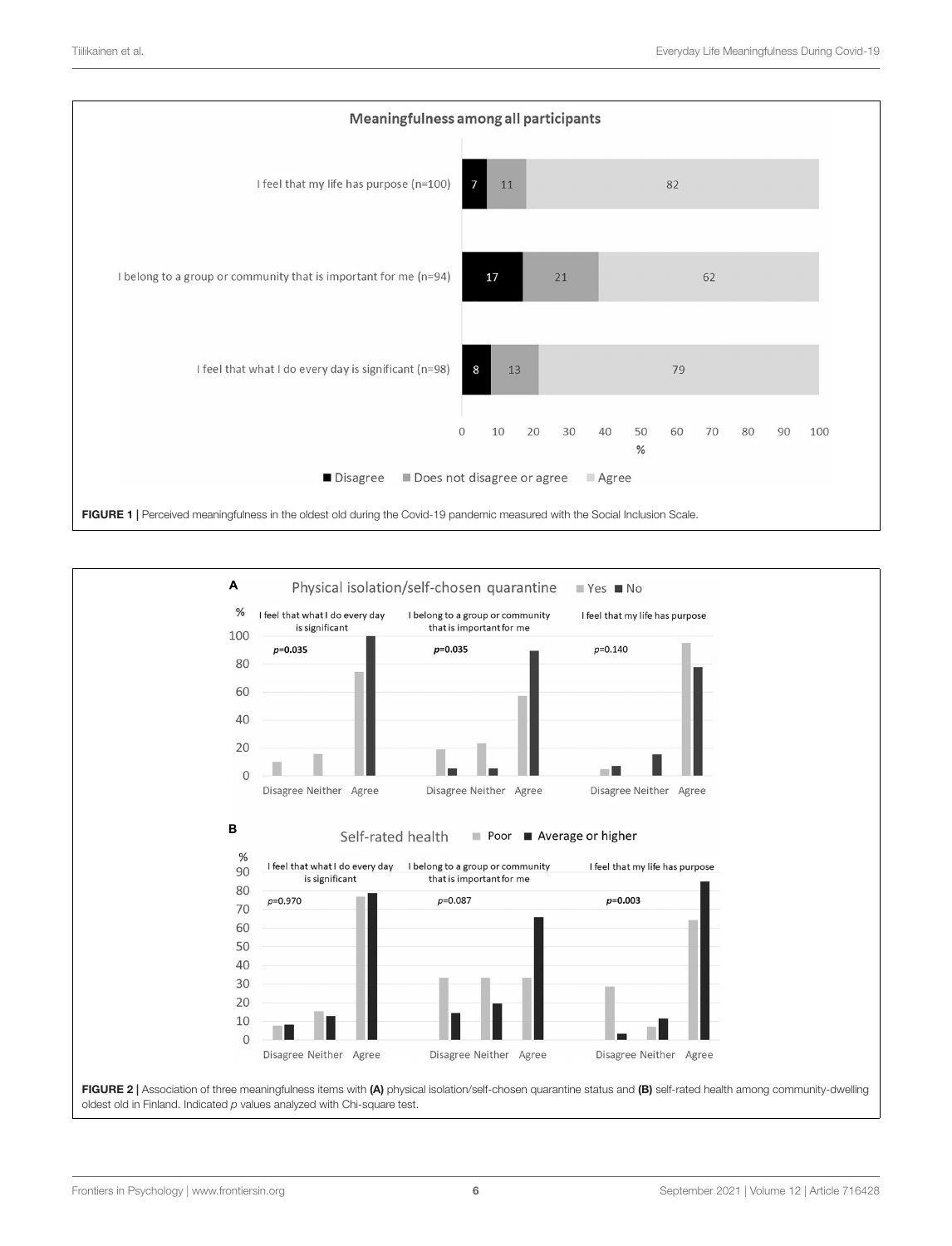measures felt more often that their everyday life is significant  $(p = 0.035)$  and that they belong to a group or community important for them  $(p = 0.035)$  as compared to those who were following some self-chosen isolation/quarantine measures (**[Figure 2](#page-5-1)**; **[Supplementary Table 1](#page-11-0)**). We found no evidence for difference between the three meaningfulness items and age, gender, living status, physical functioning or cognitive capacity (**[Supplementary Table 1](#page-11-0)**).

In addition to all the study participants, we examined meaningfulness among the interviewees. The majority of them felt that they had purpose in life (73%), that they belonged to a group or community important for them (73%) and also that what they do everyday is significant (87%) (**[Figure 3](#page-6-0)**). No significant differences were observed between all participants and the interview participants regarding perceived meaningfulness. In the following, we examine the interview participants' experiences in greater depth by focusing on factors contributing to everyday life meaningfulness during the COVID-19 pandemic.

# Factors Contributing to Everyday Life **Meaningfulness**

Based on the qualitative analysis, everyday life meaningfulness was supported by the following factors: meaningful social contacts, daily chores and activities, and meaningful places and seasonal changes. The exploration of the sub-themes (**[Table 2](#page-4-0)**) is interwoven in the analysis of the main themes. Illustrative quotations (in italics) are identified with "F" referring to a female and "M" to a male interviewee, and with a specific number for each participant.

#### Theme 1: Social Contacts

Contacts with family, friends and acquaintances were mentioned several times during the interviews as an important part of daily life during the pandemic. Most of the interviewees kept in touch with other people daily by telephone. Both short and long phone calls were described as something that was anticipated and enjoyed when physical contacts were restricted. "Phone bills are high this year," one of the female participants (F13) stated, laughing. "We call in turns, whenever something comes to mind. We talk until the batteries run out [laugh]," described another (F13) when talking about long phone calls with old friends. For one of the interviewees the telephone was the only way to keep in contact with her sister who lived in another city. Due to the pandemic, the sisters had not had a chance to see each other faceto-face, but the relationship was continued through the phone lines:

Yesterday when we were talking on the phone, and even though we call so many times, we were thinking that every time we talk a new memory comes to mind and then we start discussing. And if we have watched the same television series, we call after that and discuss about what's going to happen next. Nice to wait and see if we were right. (F9).

In addition to traditional phone calls, WhatsApp and video calls were also used to keep in touch with family members. Photos sent via WhatsApp, and seeing familiar faces on the screen of a mobile phone or tablet, were seen as meaningful things and ways of keeping the family together. One of the female participants (F2) described using video calls for the first time during the pandemic. Video calls were made with her daughters' family, who lived further away: "There's everyone there and the whole family peeking from the screen, their children also peeking from there." "Then they send loads of WhatsApp photos," she added. WhatsApp and video calls were also familiar to the other interviewees. One of the male participants (M3) talked about their family group that was actively used for messaging family members in three generations: "Even the grandchildren's spouses are in the group. It's

<span id="page-6-0"></span>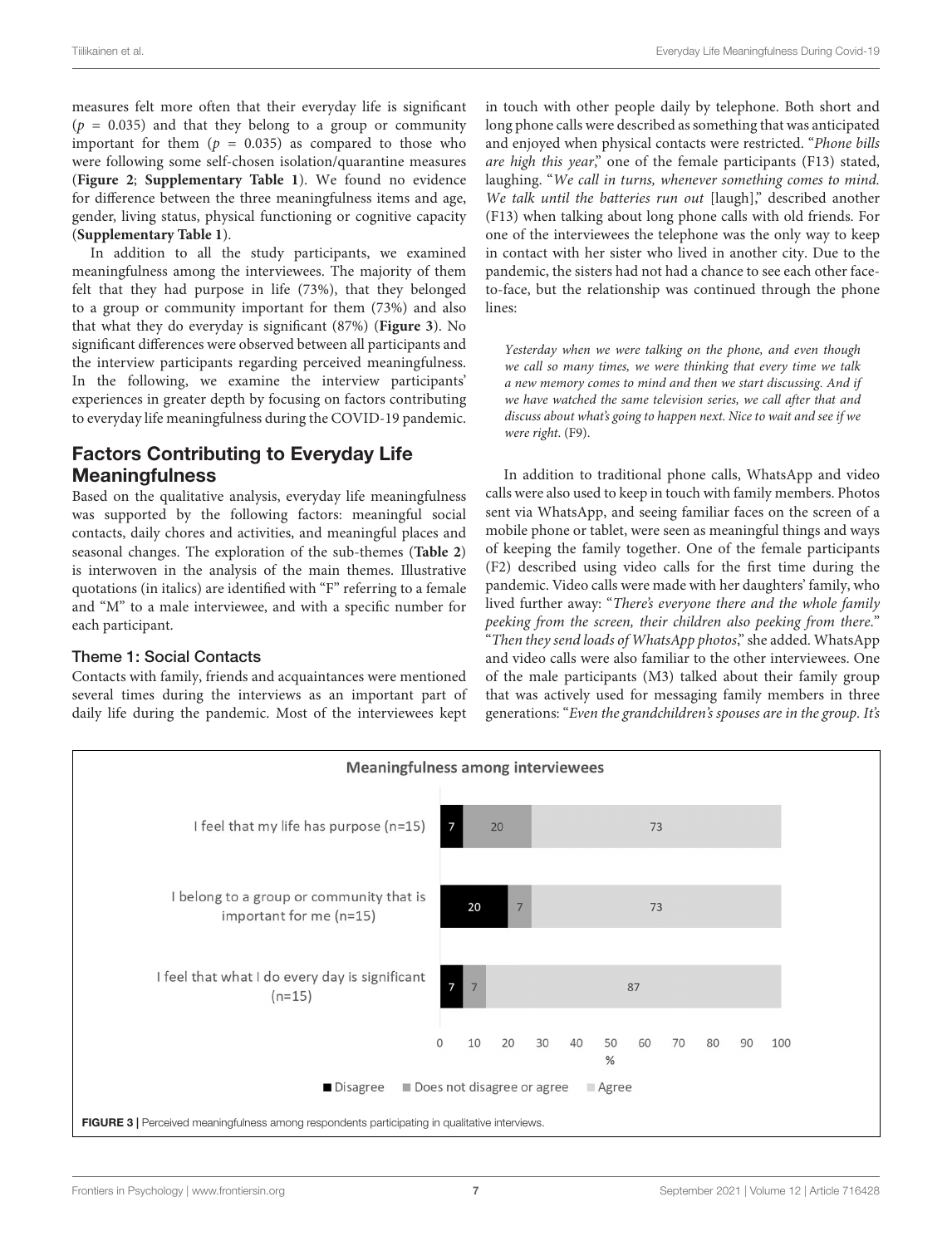a way of keeping in contact, it's something that in a way keeps the whole family together".

Video calls were especially important when new family members had been born. "They have a little boy and I always get a video call from them. It's in a way nice because otherwise I wouldn't see how the boy has developed and grown" (F8). Video calls were also used to keep up with the activities of older grandchildren. These remote contacts with grandchildren were meaningful in many ways:

"One of my grandchildren is a musician, a music teacher, and he lives in another city, so he has played some corona concerts for us. I have enjoyed them so much, especially the possibility to hear the familiar voice of a loved one."(F12) However, the "old fashioned" way of talking on the phone was not a stranger for younger generations too. On the contrary, it seemed to be a meaningful form of communication for both parties, as one of the female participants (F13) described:

"For example, the night before yesterday, at 10.30 in the evening, one of the grandsons called and said that 'granny came to mind so I had to call.' He knows that I'm a 'late bird' and sleepy in the mornings [laughs] so that he can call even though it's late. Other grannies sleep but we are still awake".

In addition to remote contacts, some of the participants met face-to-face with family members on a regular basis despite the strong recommendations to avoid physical contacts. Children helped with daily chores and groceries, for example. Most importantly, these contacts made the interviewees feel that they were being taken care of. One of the female participants (F9) reported that her daughter just pops by and says: "I have no business, I just came by to stalk you [laughing]. Is everything all right with you?". The interviewee continued describing that: "Sometimes the kids bring food, and even ask if I have money [laugh]", and added that it feels good to know that they care. For another participant (F15), Saturday evenings were particularly important, as her daughter came by to take her to the sauna and wash and oil her back. Together the mother and daughter also cooked a nice meal together.

Meaningful social contacts were also maintained outside the interviewees' homes. Many of the participants described going for walks with friends and neighbors, or meeting them in the yard. "Even though I live alone here in a terraced house, we have this little own yard and when the weather got warmer, we started meeting there. It made things easier when you could see and talk to someone face-to-face," one of the participants (F5) depicted. Even more, spontaneous contacts with neighbors were seen as nice ways of keeping in contact with others: "This young couple talks over the fence and last night when the young man started grilling my dog started to bark so I just called out to him that you've been spotted. It's like this in our [neighborhood] (F2)." One male participant (M10) spoke about having neighbors with whom he could reminisce about the good old times or reflect on current feelings, even though they didn't know each other that well: "One day I was cleaning out the yard and one older couple came across the street and the wife went through the gate but the man stayed there and we talked for a long time".

For many, neighbors provided not only social contacts but also important support during the strictest time of physical isolation. "We call them "the shopping bags," the two couples that have helped us with the groceries [...] They went shopping for us once a week in turns so that it didn't become too much of a burden for one of them [laughing]." (F4). The interviewees also described supporting others by offering help for other older persons who had difficulties leaving the home alone. One of the female participants (F2) talked about meeting up with her relative, taking walks together or sitting in the balcony: "She is in a bit poorer condition than me, she has a lot of illnesses. This one time I said that I will come and pick you up and bring you here and if you can walk back, I will come with you but if you don't have the strength to walk back, I will take you by car. Twice I've done this for her. Once I went to fetch her and we walked back, and then I took her home in the car. And sometimes we've just sat on her balcony. Once we've sat inside but usually we go for a walk." Another participant (F9) described herself as being the one who has been encouraged to go for walks by a friend: "In the spring time it was nice that one friend always lured me out, saying let's go for a walk by the lake or do this or that outside." Going outside, walking and observing nature also offered meaningful contacts with other people:

"When you go outside for a walk and bump into someone you know, it's always nicer than being on your own. And when we sit there by the bench and watch the ducks, it's not so nice when you are alone, but if someone else is sitting next to you, it's a lot nicer, even though you don't even talk to each other." (F9).

#### Theme 2: Daily Chores and Activities

Everyday life meaningfulness was associated with having meaningful things to do in and outside one's own home. For many, familiar daily chores were described as something that supported well-being during the pandemic. One of the male participants (M7) spoke about different chores which he did both at home and at the summer cottage. Time went quickly when having meaningful things to do, such as washing and folding the laundry, and "sorting out the tools." He also worked as a landlord for people renting a summer cottage and enjoyed warming up the sauna for new visitors, as well as taking care of local orienteering routes voluntarily. The interviewee described living "a modest life" and spending a lot of time alone, which wasn't a problem for him when having meaningful things to do. Sometimes daily chores were done with other people, such as his daughter:

"With my daughter we have picked blueberries and lingonberries. On my own I've picked all of the currants. Now I have about 250 liters of berries, in a big freezer at home and twenty liters at the summer cottage. Enough until next summer".

Daily chores, such as housekeeping, were also mentioned by several other participants. The last interviews were performed in late November and early December, and Christmas was on the way. One of the female participants (F13) lived with her husband in a senior house, a block of flats with individual apartments. She described social life as being mainly at the house due to the COVID-19 restrictions, and the darker winter season as being difficult because one couldn't spend time outside so much.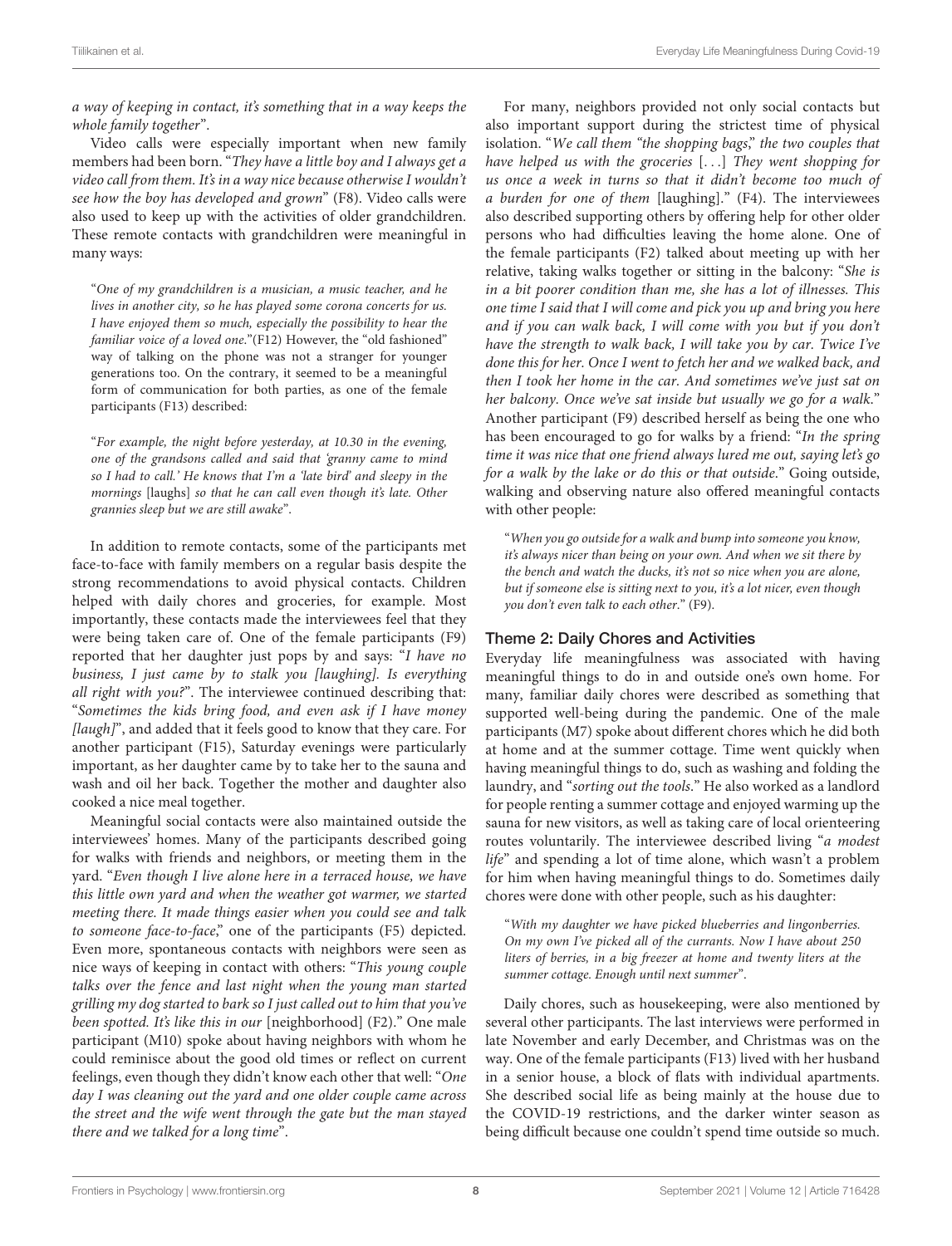Preparing the home for Christmas was something she anticipated and enjoyed even though it would be spent without the wider family: "Just a week ago we prepared our home in the same way as in the springtime for summer. Now we put some Christmas colors, a few rugs and things like that, so that the place is nice and tidy. There's a small Christmas tree waiting in the balcony, not decorated yet [laughing] but little by little we're getting ready for the celebration".

Many of the interviewees described receiving help from their children with housekeeping and other chores, but mostly they enjoyed doing them on their own, while they were still able. The interviewee (F15), who spent Saturdays with her daughter going to sauna and cooking, mentioned that it was sometimes irritating that the family always wanted to help with everything. Doing things on your own was an important way of maintaining autonomy in everyday life. Even the smallest chores felt meaningful, which may be especially relevant during a time of restrictions and confinements. "They always say that they can do it, and I say that let me do these things myself. It keeps me active. At least I feel that I have always been the kind of person who does things and walks al lot, I don't sit so much. If I don't have anything to do, the time feels long".

Reading, knitting and doing crosswords were mentioned as important activities at home. Due to the lockdown, libraries were closed for several months but the interviewees had found different ways to access new books. One of the participants (F5) told about an arrangement that was made with a her niece's neighbor: "This woman has a really big library [in her home]. I got many books by Finnish authors from her which I like to read, and we exchanged so that she brought a bag of books to my steps and took the ones I had read away. We called each other to agree on what books I would take and she had a track on what I had read and what not. It was a really great thing because I read a lot, all sorts of things on different topics".

Some of the other participants also had family members or friends bringing them books or crosswords. "Book service from the son," as one of the interviewees (F8) described. "They ordered me three different crosswords. Making sure that I have tasks to do [laughing]. It [doing crosswords] keeps the mind fresh and maintains brain activity." said another participant (F5). Learning new things was seen as an important part of keeping everyday life meaningful, as one of the male participants described when discussing about books and other things that helped avoid boredom:

M11: After all, there's a wicked pile of books here, so I can just read them when I have the time. And newspapers are also coming.

Interviewer: So, you like to read books a lot?

M11: Well, as long as I can and when there's no other job to do. You have to read; you would get stupid if you didn't look for wisdom from the books. A person's learning does not end until their last breath.

For a few of the female participants, knitting played an important role when staying at home. One of the interviewees (F8) described that her mood was quite low in the beginning of the pandemic and feelings of hopelessness came to mind at times.

The summer went better and when autumn came, she started knitting wool socks for Christmas presents and time had gone by nicely. Later on in the interview, she stated that maybe the wool socks saved her:

"But have these wool socks saved me [laughing], I've knitted them so much. I have done long ones, colored ones, many kinds, and it's given me a nice job to do and I haven't had time to worry about unnecessary things".

Another interviewee (F2) mentioned going to a craft club before the pandemic and when the meetings ended due to the lockdown, the group continued doing hand crafts at home and sharing their activities with each other. Knitting was an important task for her and she made wool socks for her relatives, especially for the younger generations. "I've heard that now there are enough. I have some in storage if someone's wear out." However, meaningful activities did not always stay the same, as described by one participant: "In the spring time and part of the summer I knitted a lot but then it came to an end, I got fed up of it [laughing]. Now there's an unfinished sock waiting there patiently in a bag. But for some reason, I now hate to take the needles in my hand." (F12).

Going outside for walks was mentioned several times during the interviews, as also reported in the previous section regarding social contacts. Many of the participants described taking long walks and enjoying the outdoors. Walks were a nice way of watching nature and seeing what has been happening in the neighborhood. They were also seen as important in keeping up functional capabilities and monitoring one's own health, as one of the male participants (M3) described: "I have a program on my phone that measures the walked distance and so forth and I've set a daily target for myself, at least 6000 steps a day so that's what I try to do. It was a kind of encouragement to move at least that much, even though I'm not a super sportsman. Just to reach the target and satisfy the physical need".

Going for walks was especially important for those interviewees who had dogs. It was something that had to be done, but also something that was really enjoyed in the midst of the pandemic. One of the female interviewees (F2) did not have a dog of her own but had an arrangement with her daughter. Already before the pandemic, the daughter had bought a new dog, which was assigned as "a walker." Together they go on walks on a daily basis. The participant picked the dog up from her daughter's house in the morning and took him back in the afternoon.

"Since last Autumn we have been for walks. We go along the forest track, our round was four or five kilometers. Now he is sleeping in the swing. We went for a long walk this morning too".

Taking the dog out has also provided a chance for other meaningful encounters. Importantly, being outdoors and seeing people there was something that was considered to be a safe thing to do when the virus was still prevalent.

"There are so many dogs here, and they're familiar to me from the time my daughter had her previous dog. It's nice to see familiar faces here [when walking the dog]. We talk, I don't know all their names, only some of them, but it's good that you can see each other outside. I think it's safe and we've kept a safe distance".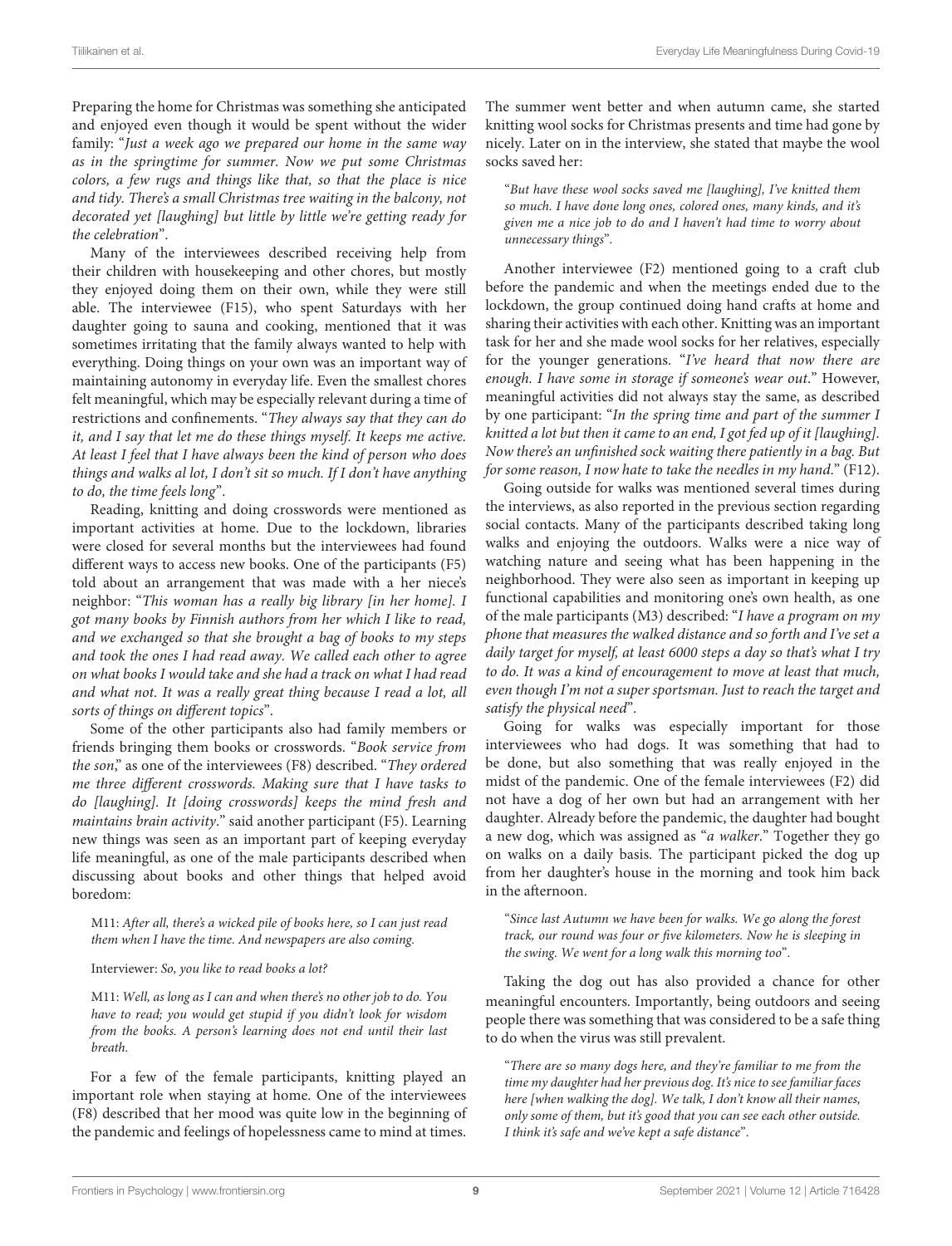#### Theme 3: Places and Seasonal Changes

The third theme present in the interviews was connected to meaningful places and seasonal changes that were described as supportive factors in everyday life. One male participant (M6) talked about a "camp site" where he had met up with a group of men for over 30 years. The group continued meeting there after the summer, when the COVID-19 incidences had started reducing in Finland. The composition of the group varied over time, but the place stayed the same. Together the men went to the sauna and had an evening snack before heading back home. The organizer of the meetings was a local priest who felt that it was important to keep the meetings going during the pandemic: "He was brave to open them again, now we just had to sign up for it in advance." The same participant visited a local residential house daily when it had opened up after the lockdown. Even though contacts were restricted, and people wore masks, popping by the house and reading newspapers was an important part of his days. The interviewee also had a summer cottage where he headed occasionally: "Fifteen nights this summer." Sometimes alone and sometimes with his lady friend.

The summer cottage played an especially important role for two of the male interviewees who described spending most of their time there in spring, summer and autumn:

"When we are in the city in the wintertime it's restrictive, even though there's more stimulation there. But there's always a longing to be here [to the summer cottage] and as soon as the lake ice melts, we come here. And a bit before the lake freezes, we try and get back [to the city]".

In the beginning of the pandemic, the chance to go to summer cottage felt like a big relief:

"There's no corona here on the island and not many cottages, people visit them rarely and we are now all alone on the island. It's like being in in palm of the Lord's hand here. We have nothing to be worried about here as long as we have something to eat. There's mushrooms and berries to pick and store, and you get fish from the lake. But we don't hunt, we buy meat from the store".

Other interviewees described the summer cottage as a place with good nature tracks and fishing places, which offered meaningful things to do especially in the summertime. In addition to smaller chores, the summer cottage provided a place for bigger projects too: "Last time we took down ten big aspens and the next thing is to turn them into firewood." one of the male participants (M10) described, adding that life in the city is a lot quieter and less eventful than at the summer cottage. Enjoying nature and the outdoors was also important for those without a summer cottage. Smelling the fresh air and watching nature and wildlife was something that was meaningful in many ways:

"This summer my sister's children have taken me out to nature, to sit by a camp fire. So I have had a chance to enjoy nature still. They organize these trips for me because they know that I am a nature person. To listen to the birds singing and to drink coffee that's been cooked on a fire place." (F5).

Even though most of the participants had restricted physical contacts and had taken the national recommendations seriously, all of them felt that it was important to leave the home regularly. Being outdoors was seen as a safe thing to do and importantly, as a way of maintaining well-being during the pandemic. However, it was mentioned that not all older people did the same: "Some thought that the restrictions included going outside too. I didn't think so if you walk on your own by foot or by bike. I went outside the whole time; I didn't stay here inside four walls. I just used my common sense, I can't get it [the virus] from there [outside] if I don't meet up with anyone." (F5).

As mentioned also within the other themes, spring and summer time played an important role in the participants' everyday life experiences. Going outdoors and enjoying nature was strongly related to the bright and warmer seasons, which were in many ways anticipated when the pandemic began. "It was a wonderful experience when spring came after the dreary months." one of the participants (F8) described. She had gone for long walks in the springtime and reminisced how it felt when nature started to wake up: "There's this old road here and I remember how the birds sang there and the first coltsfoots. It felt like an old poem: the spring still dared to come without asking corona's permission".

The final interviews were made in late 2020, when the darker days were clearly a challenge for some of the participants. Feelings of uncertainty and fear of what was going to happen with the virus was present in some of the interviewee's minds. However, even in these discussions the interviewees expressed hope for the future. And with seasonal changes, good times were about to come: "The world doesn't look good but it's no use mourning, you just have to wait for spring. After Christmas the days start getting longer, and we will see the sun shining. Then it will be OK again." (F13).

## **DISCUSSION**

Our findings show that despite the changes in daily life due to the COVID-19 pandemic, the oldest old reported relatively high levels of meaningfulness of life. The prevalence was highest in items referring to having a purpose in life and experiencing daily doings as significant. The lowest prevalence was found in the experience of belonging to a meaningful group/community. Within these items, differences were found related to physical isolation and self-rated health. Individuals who were not following any physical isolation measures found more often their daily doings significant and belonging to a group or community important for them as compared to those who followed some physical isolation measures. Individuals who had higher self-rated health (at least average) felt more often that their life has purpose.

The qualitative findings show that everyday life meaningfulness was supported by meaningful social contacts, daily chores and activities, places and seasonal changes. Social contacts were maintained and pursued inside and outside one's own home. Meaningful daily chores and activities included housekeeping chores, tiding up the yard and doing housework at home or at the summer cottage. These chores kept oneself busy and contributed to one's sense of autonomy. Everyday life meaningfulness was also supported by meaningful places,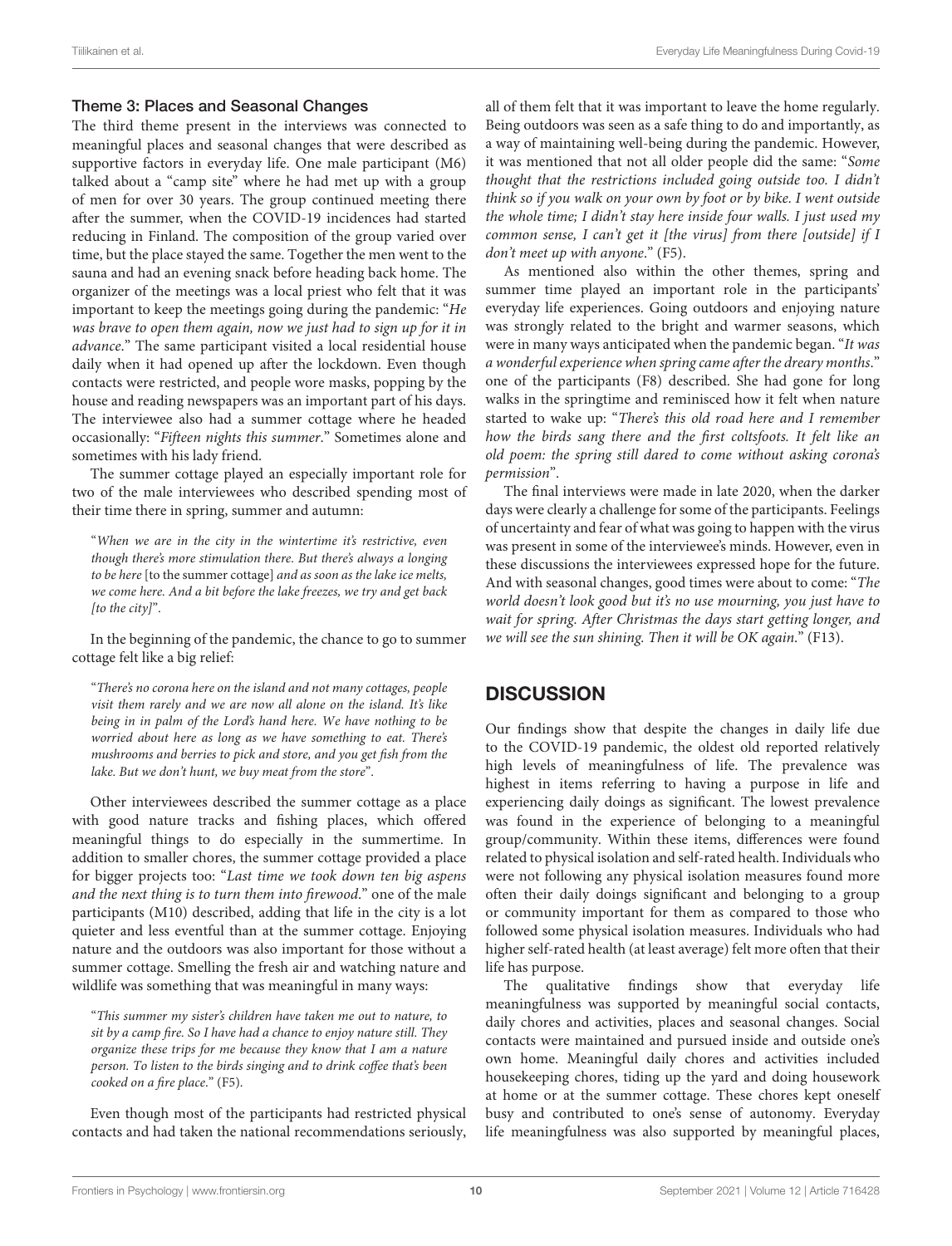such as summer cottages, forest tracks and campfires. Having the opportunity to enjoy nature and outdoor life was closely connected to seasonal changes, which were described as factors impacting well-being in everyday life. Lighter and warmer seasons were something that were looked forward to, and they also brought hope during the pandemic.

Existing research has not examined the oldest old's experiences of meaningfulness during COVID-19. However, many of our findings are in line with previous studies that have examined older adults' experiences related to the pandemic. Large-scale survey studies have shown that older people have experienced less negative impacts due the pandemic than younger people (e.g., [Birditt et al.,](#page-12-12) [2021;](#page-12-12) [O'Connor et al.,](#page-12-13) [2021\)](#page-12-13), and interview studies that older people have found different ways of coping with the pandemic and maintained optimism toward the future (e.g., [Brooke and Clark,](#page-12-16) [2020\)](#page-12-16). Similarly, our findings indicate that the oldest old have found ways of experiencing everyday life meaningfulness at a time when many familiar and important activities have been compromised. Hence, it may argued that the ability to maintain meaningfulness may be a relatively stable experience in life and not easily affected by changes in health or by global phenomena, such as the pandemic.

Our results show that experiencing meaningfulness does not necessarily require a big effort but is built around small and even simple things in daily life, such as talking on the phone, sitting on a park bench or knitting a wool sock for a loved one. This is in line with existing meaningfulness research, which has emphasized that even "mild experiences" enhancing positive affect can promote a sense of meaning in life [\(Heintzelman and King,](#page-12-10) [2014\)](#page-12-10). Factors supporting everyday life meaningfulness, are also closely connected to the sources of joy and comfort, found by [Whitehead and Torossian](#page-12-18) [\(2021\)](#page-12-18): family/friend relationships, digital social contacts, and hobbies. Regarding the supportive role of hobbies and other daily activities, the researchers suggest that the distraction offered by these types of activities may be particularly adaptive in situations in which stressors are outside one's control, as in the case of COVID-19.

Interestingly, our findings highlight the importance of autonomy in meaningfulness. Having the opportunity to take charge of your life and even "rebel" against governmental instructions may provide a stronger sense of meaningfulness if recommendations coming from outside are regarded as something that challenge the life worth living. Not following any physical isolation and/or quarantine measures has of course concrete impacts on social relations, which have been regarded as a foundational source of meaningfulness in life [\(Hicks and](#page-12-9) [King,](#page-12-9) [2009\)](#page-12-9). People who have kept seeing family and friends despite national restrictions, may have experienced less loneliness and social isolation and therefore felt more meaningfulness (see [Heintzelman and King,](#page-12-10) [2014\)](#page-12-10). Social relationships appear to be especially relevant for older adults with functional disabilities. The relation with meaningfulness and self-rated health may also reflect both disease pathology [\(Kananen et al.,](#page-12-27) [2021\)](#page-12-27) and the psychological impacts of self-rated health [\(Han,](#page-12-28) [2002\)](#page-12-28), which requires further attention in the context of older people's everyday life.

Previous meaningfulness research has shown that meaningfulness is rooted in fulfillment of human needs, such as finding a purpose and positive self-worth in life. Less focus has been given to the everyday life factors and experiences contributing to these needs, which has been the main aim of our study. Further research is needed to investigate the longterm effects of the pandemic for everyday life meaningfulness of the oldest old, as well as the different factors impacting experiences of meaningfulness in challenging times. Most of our study participants had social contacts and interaction with others, but for many, the pandemic has cut off all social connections. In future research, it will be important to examine the impacts of extreme isolation on everyday life meaningfulness in greater depth.

### Limitations and Reflections of the Study

A possible limitation of this study is the selection of study participants. Even though the CAIDE85+ study is a populationbased study, it is probable that the participants who answered the COVID-19 sub-study represent older persons who have better functional capabilities compared to the general population at age 80 and over. As described in the data section, a high number of participants ( $N = 157$ ) declined in participating in COVID-19 sub-study, and for many the reason for declining was poor health and/or poor reserves of strength. It may be that those older persons for whom the pandemic was most challenging did not participate in this study. Another limitation of the study is the relatively low sample size in the survey. Power calculation were not computed for the optimal sample size in the survey. Rather, a general aim was to receive as many survey respondents as possible from the CAIDE population that has been followed up for several decades. In future research, the previous follow-ups may be used to examine changes in meaningfulness, which was not possible with this single data set. Moreover, we cannot completely rule out the possibility that the observed statistically significant differences have been found only by chance.

Limitations in some of the measures used in the quantitative analyses are also acknowledged. The quantitative questions on meaningfulness have been drawn from a scale that has not been validated yet, and that has not been developed to measure meaningfulness per se. Thus, caution needs to be taken when interpretating the quantitative results on meaningfulness, as we cannot be sure whether the items tell about meaningfulness or other aspects of the participants lives. However, to our understanding the original Finnish language items may reflect meaningfulness more than the translated ones, which is an oftenfound challenge in research on meaningfulness and meaningful life [\(Leontiev,](#page-12-29) [2006\)](#page-12-29). Regarding other measurements, we note that MMSE is a very crude measure to detect cognitive impairment. However, for the purpose of our analyses, we regard that it sufficiently separates individuals with higher and lower cognitive status.

As a limitation of the study, it is also important to note that e.g., ethnic minorities were not represented in this study. Their experiences may vary from those of other members of the population age group, as findings from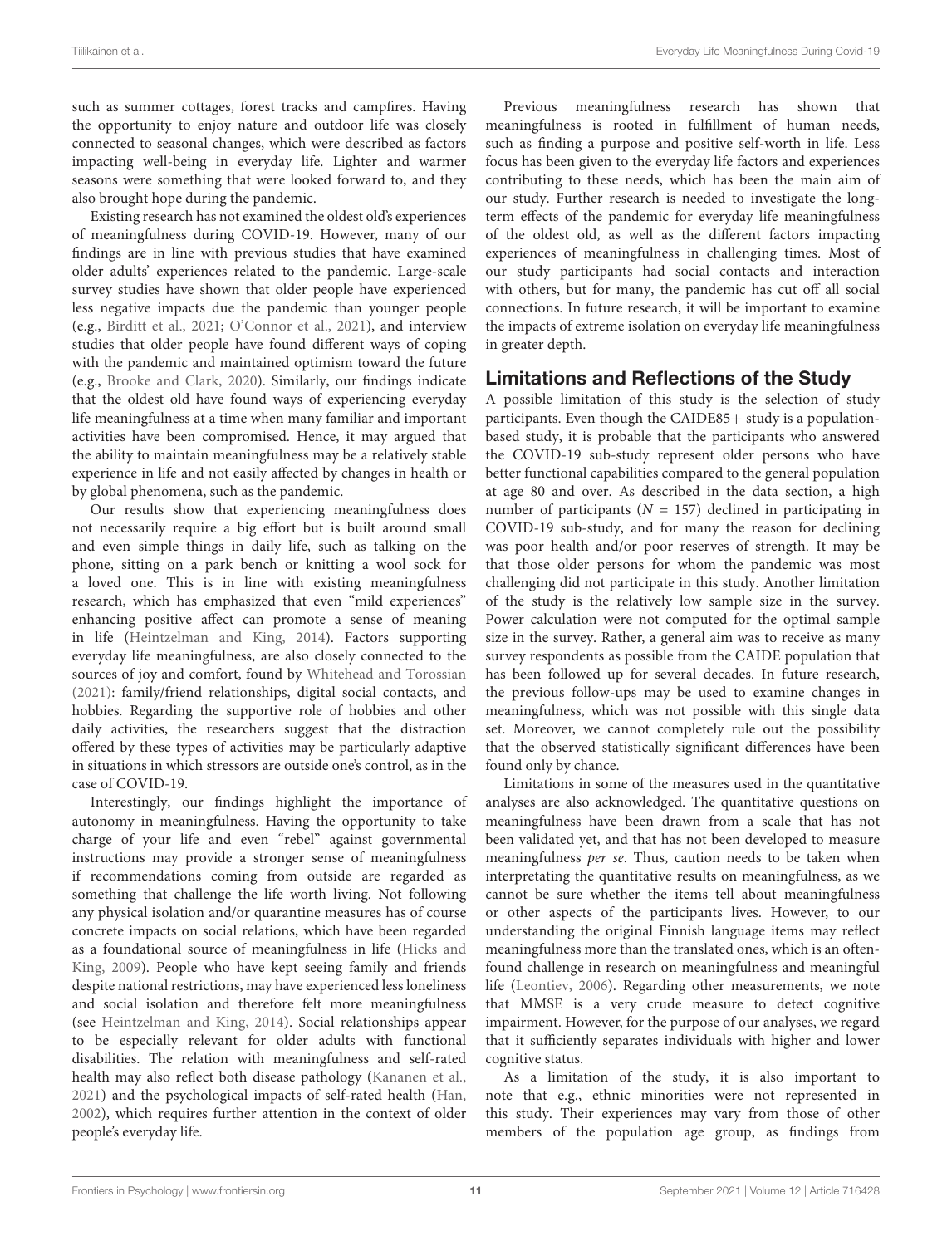[Portacolone et al.](#page-12-17) [\(2021\)](#page-12-17) have shown. In addition, many of the interview participants represented older adults with good financial and material resources, including a summer cottage, for example. Further research is needed concerning the role of different socio-economic factors in the everyday life meaningfulness of the oldest old.

The timing of the data collection may have had an impact on the findings. The data was collected between July and December 2020. The first surveys were answered in July and the last phone interview was conducted on the 1st of December. This 6-month period can be described as the end of the first wav[e](#page-0-0) of the COVID-19 pandemic followed by a period of low numbers of COVID-19 cases and the rise of the second wave of the pandemic in Finland. However, during the 6-month study period, the incidence rate of COVID-19 was considerably lower in Eastern Finland than in many other parts of Finland, which allowed the CAIDE85+ face-to-face main study assessments to be completed between August and December 2020. If the data had been collected at the beginning of the pandemic, the findings may have been different, as many of the participants were in full physical isolation at that time and the virus was something unknown and threatening to all of us (e.g., [Brooke and Clark,](#page-12-16) [2020;](#page-12-16) [Portacolone et al.,](#page-12-17) [2021\)](#page-12-17).

Temporal aspects are present also in the seasonal timings which varied from summer to autumn and winter in our data collection. As shown in the qualitative results, the darker seasons were perceived as more difficult and challenging for wellbeing. Hence, the survey, which was mostly collected during the summertime, may provide a more positive picture of the oldest old's experience compared to data collected during the wintertime. However, the mixed-method approach and the rather long period of data collection did provide a nuanced view of the oldest old's experiences. The variety of seasons may also be seen as strength of the study as seasonal changes play an important role in the everyday life of older adults (e.g., [Victor et al.,](#page-12-30) [2015\)](#page-12-30).

#### Conclusion and Recommendations

The study gives voice to community-dwelling oldest old's own experiences during the COVID-19 pandemic, which have received little attention in scientific research but also in the public discussion. As oldest old are the most vulnerable age group in getting a severe or fatal COVID-19 [\(Hägg et al.,](#page-12-31) [2020;](#page-12-31) [Onder et al.,](#page-12-32) [2020\)](#page-12-32), their experiences warrant special attention. Our findings show that despite protective measures, it is important to ensure that older people have the possibility to maintain self-determination and make decisions regarding one's everyday life. Moreover, the findings highlight supportive factors in the oldest old's daily life, as well as their own ways of pursuing meaningfulness in challenging times. Everyday life meaningfulness of the oldest old can be supported in many ways: ensuring social connections, meaningful activities and the possibility to go outdoors and to places important to oneself. In future pandemics, as in "the new normal," it is important to take into account these different factors and to develop strategies and services enabling older people to live their lives in meaningful ways.

### DATA AVAILABILITY STATEMENT

The data analyzed in this study is subject to the following licenses/restrictions: Access to the data is maintained by the CAIDE research team. Requests to access these datasets should be directed to Mariagnese Barbera, [mariagnese.barbera@uef.fi.](httep://mariagnese.barbera@uef.fi.)

### ETHICS STATEMENT

The studies involving human participants were reviewed and approved by The Research Ethics Committee of the Northern Savo Hospital District. The patients/participants provided their written informed consent to participate in this study.

### AUTHOR CONTRIBUTIONS

ET: conceptualization, methodology, investigation, data curation (qualitative), writing—original draft, writing—review and editing, and visualization. IL: conceptualization, methodology, formal analysis, data curation (quantitative), writing—original draft, writing—review and editing, and visualization. EK: data curation (quantitative), writing—original draft, and writing review and editing. TN: resources, data curation, project administration, and writing—review and editing. AS: resources, data curation, supervision, project administration, funding acquisition, and writing—review and editing. MK: resources, supervision, project administration, funding acquisition, and writing—review and editing. JK: conceptualization, methodology, investigation, resources, writing—original draft, writing—review and editing, visualization, and project administration. All authors contributed to the article and approved the submitted version.

### FUNDING

This study was financially supported by Juho Vainio Foundation, Finnish Cultural Foundation, Yrjö Jahnsson Foundation, and Academy of Finland (grant numbers 335524, 317465, and 287490).

### ACKNOWLEDGMENTS

We thank all the study participants who shared their experiences by answering the survey and/or participating in the interviews. We also acknowledge the important work performed by the whole CAIDE85+ study staff.

### <span id="page-11-0"></span>SUPPLEMENTARY MATERIAL

The Supplementary Material for this article can be found online at: [https://www.frontiersin.org/articles/10.3389/fpsyg.2021.](https://www.frontiersin.org/articles/10.3389/fpsyg.2021.716428/full#supplementary-material) [716428/full#supplementary-material](https://www.frontiersin.org/articles/10.3389/fpsyg.2021.716428/full#supplementary-material)